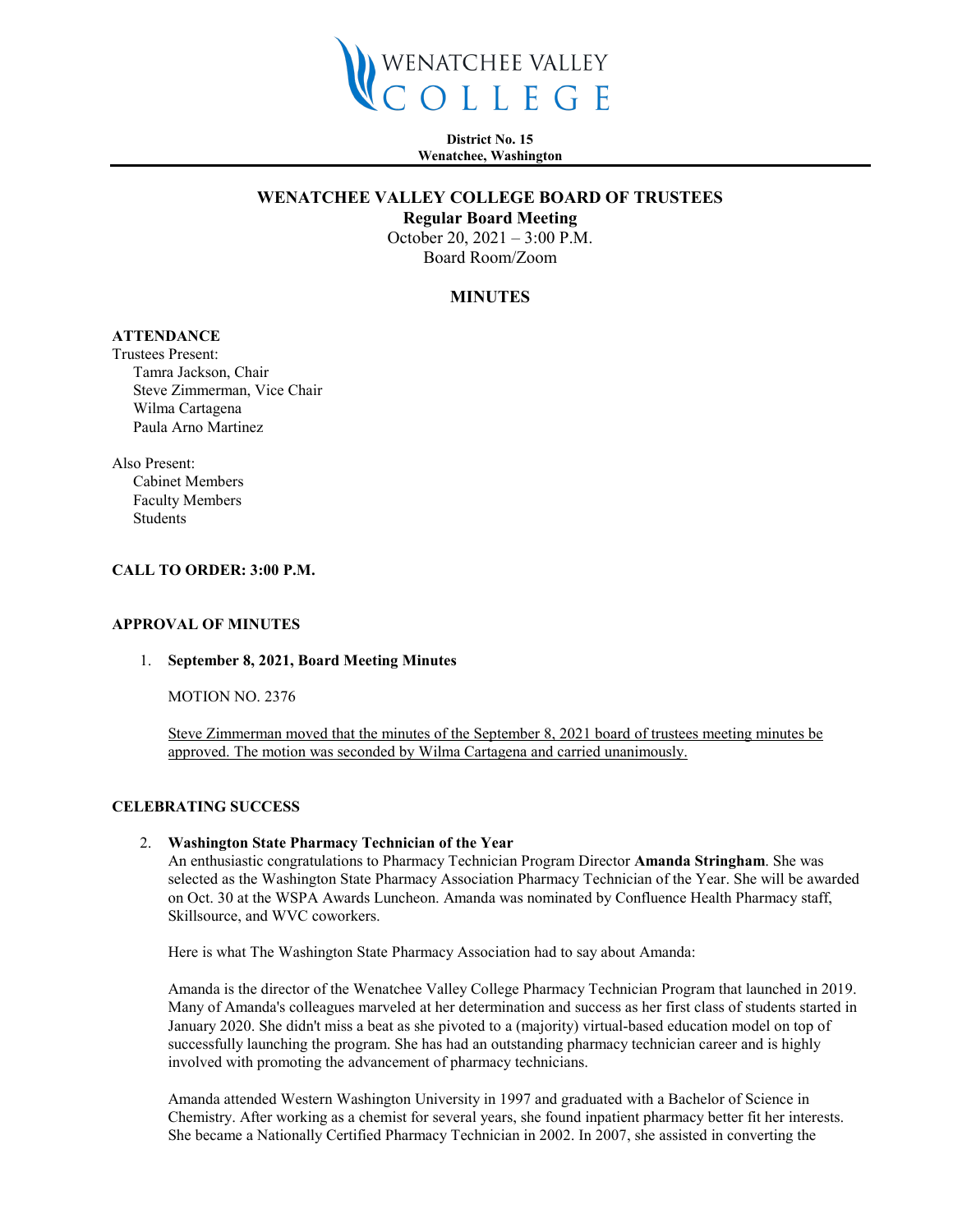chemotherapy infusion center into a pharmacy-led program, where she continued to work as a chemo certified technician until 2019. After a year working with the advisory board for the pharmacy technician program at Wenatchee Valley College, she applied for and was selected as the instructor and coordinator.

Under the supervision of the director, Amanda has developed a robust, comprehensive four-quarter technician training program that prepares students to sit and pass the Pharmacy Technician Certification Exam.

### 3. **Mental Health Pilot Program**

WVC was selected to receive Mental Health Counseling and Services (MHCS) grant this year as part of the State Board for Community and Technical Colleges (SBCTC) grant pilot program.

WVC is one of four Washington colleges selected for the pilot program. The college will receive \$250,000 over the next two years to expand student access mental health counseling and services. The program is [part of a bill](https://nam10.safelinks.protection.outlook.com/?url=https%3A%2F%2Furldefense.com%2Fv3%2F__https%3A%2F%2Fsbctc.us8.list-manage.com%2Ftrack%2Fclick%3Fu%3Ddeef59f1d8ee1e991514ca276%26id%3D0a7e74f34a%26e%3Deac0b86a7d__%3B!!CVJAgw2XxpAa!xQ5qxPWmoNS62qi2wIbYtXfwQ7cXLMjM4Z5vPUDVGBGTuVy90nadkJDiSB5ll_A%24&data=04%7C01%7Chthorpe%40wvc.edu%7C9efc28f6ab904f644dcf08d984faf5b4%7Cfe590da28322492da44c32a1d698a506%7C0%7C0%7C637687035701512335%7CUnknown%7CTWFpbGZsb3d8eyJWIjoiMC4wLjAwMDAiLCJQIjoiV2luMzIiLCJBTiI6Ik1haWwiLCJXVCI6Mn0%3D%7C1000&sdata=O3olDlZ5TYXpdneOU%2BImkaTl4rp79MLauItw%2BNkqeC8%3D&reserved=0) passed by the Washington state Legislature during its 2021 session.

Through the pilot grant WVC will hire a full-time Faculty Counselor and half-time College Navigator. These positions will allow for an additional one or two days of counseling services on the WVC at Omak campus. The navigator will work to establish partnerships with community resources and support the counseling department with triaging and appointments.

"We understand that the need for mental health counseling for college students is more pressing than ever," said Dr. Chio Flores, vice president of student services. "This grant will allow us to more effectively serve students who are struggling."

### **INTRODUCTION OF NEW EMPLOYEES**

4. **Introduction of New Omak Employees** Dr. Tod Treat introduced Gina Graham, Director of Tribal Relations and Kim Belgarde, Running Start Educational Planner. Both Gina and Kim are members of the Colville Tribe.

## **SPECIAL REPORTS**

- 5. **Mason Renslow, ASWVC Wenatchee President** Mason Renslow introduced the newly elected ASWVC positions. ASWVC October events include a pumpkin carving contest, Halloween event, rock climbing intermural and Dias de los Muertos.
- 6. **Abigail Steinshouer, ASWVC Omak President** ASWVCO held their first cabinet meeting and are actively seeking students to fill government positions.
- 7. **Patrick Tracy, AHE President** Patrick Tracy was not present to provide a verbal report.
- 8. **Mike Nelson, WPEA Chief Shop Steward** Mike Nelson was not present to give a verbal report.
- 9. **Omak Foundation Report, Livia Milard** The foundation continues to provide book funds through the David Lindeblad Memorial Book Fund. The amount was increased from \$50 per student to \$75.